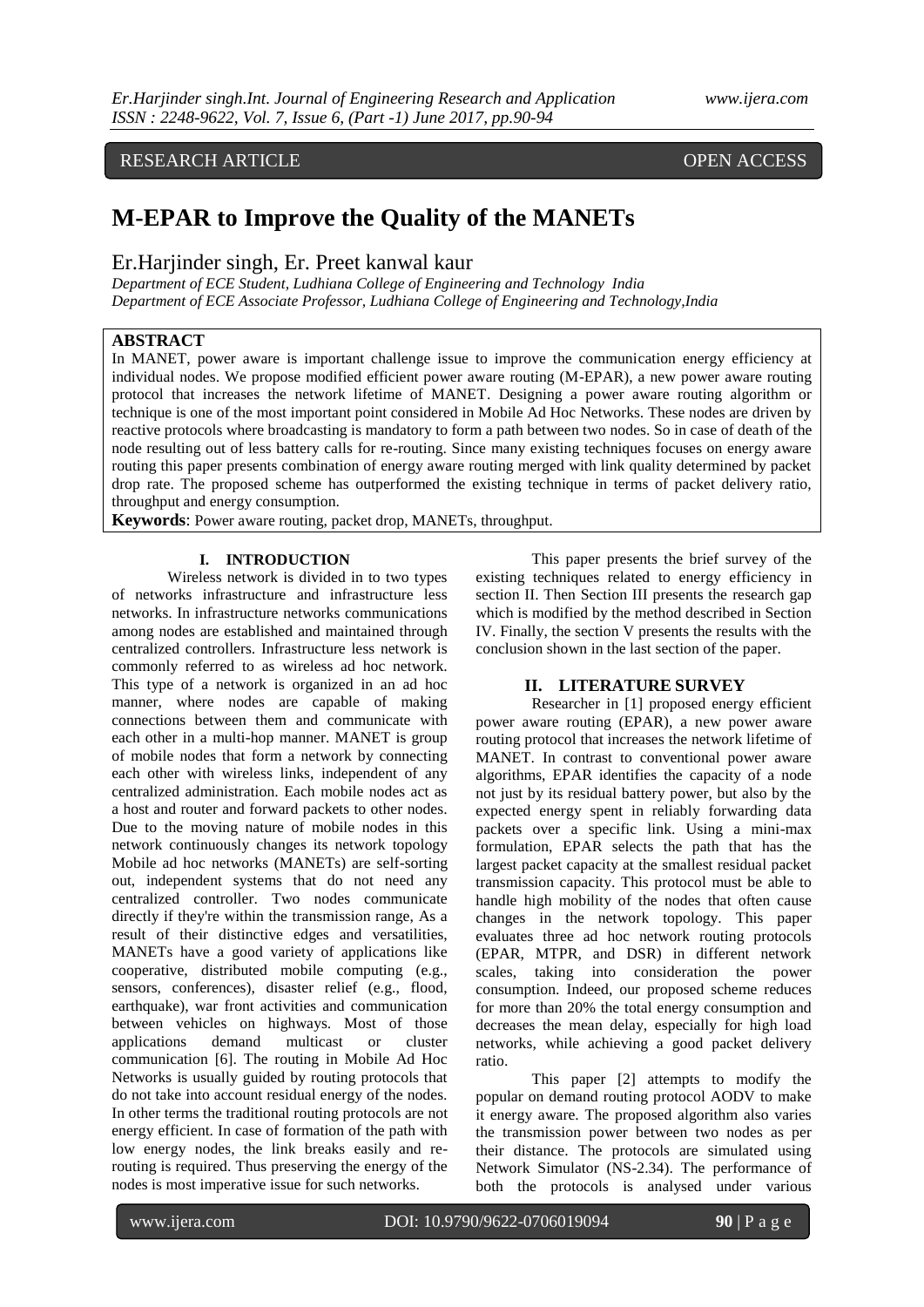conditions and the proposed scheme shows efficient energy utilization and increased network lifetime.

In this paper [3], a cross-layer optimized energy-aware multipath routing protocol (EMRP) for mobile ad hoc networks (MANET) is proposed. By sharing the information among the physical layer, the MAC sub-layer and the network layer, EMRP efficiently utilizes the network resources such as the node energy and the link bandwidth. Simulation results show that the protocol prolongs the network lifetime, increases the volume of packets delivered, lowers the energy dissipation per bit of data delivery and shortens the end-to-end delay.

This research [4] proposed Maximum Minimum (MAX-MIN) Energy based Routing scheme selecting the nodes in routing that is having the sufficient energy for routing packets and data packets in network. The MAX-MIN scheme routing strategies are scalable because the protocol can minimize the energy consumption under not just some specific operative conditions such as lower mobility, light traffic load or low number of node but also in dense and loaded network. This means that the design of an energy efficient routing protocol should consider also scalability issue in order to apply it in wider scenarios and to be sure that the MAX-MIN performance do not degrade too much when the energy degrades because of set of energy threshold value. In proposed scheme routing protocol either to route data through the path with maximum energy or to minimize the routing overhead, end to end delay and improves network life time of network.

This paper [5] employs the Binary Particle Swarm Optimization algorithm (BPSO) to add the energy awareness feature to the TORA routing protocol. The proposed protocol considers routes length in its route selection process and also includes routes energy level in its calculations. It formulates the routing issue as an optimization problem and then employs BPSO to choose a route that maximizes a weighted function of the route length and the route energy level. Extensive simulations in ns-2 simulator environment show that the proposed routing protocol, called BPSO-TORA, prolongs the network lifetime remarkably and outperforms TORA in terms of network life time, system life time and total delivered data.

#### **III. RESEARCH GAP**

In the work done by the authors in [1], the authors have designed a new algorithm. According to it, the authors tend to choose low power congested paths by employing the min-max algorithm. They tend to choose that path to send data from source to destination in which the minimum energy of the nodes is highest among other possible paths. This would make certain that the network's performance is fair in terms of energy consumed. However, the topology changes must be factored in the path selection procedure so that the data communication between source and destination is smooth and less packets gets dropped.

#### **IV. PROPOSED WORK**

The proposed work will aim at reducing the energy consumed during the route finding process by taking into account two parameters, namely remaining energy of the nodes as well as their drop rate. If any node is dropping more number of packets during the route request phase, that would mean the node is not fit to forward the data packets during the data transmission from source to destination node. Also, since the energy consumption is the prime focus, so the remaining energy of the nodes is also considered as the factor to decide the nodes eligible for forwarding the route request packets. So, when the source node starts the process of finding the path to the destination node, only those nodes would forward the route request for which the objective function is less than the objective function of the same hop nodes. Here, the term same hop nodes refer to all those nodes whose hop count is same with respect to the source node. When the route request reaches the destination node, the path will be chosen according to the min-max algorithm described in the existing work.

 $f(e,d) = E(i) * We + D(i) * Wd$ 

Where E represents energy consumed by the node And D represents its drop rate

#### **V. RESULTS**

The proposed scheme as well as the existing scheme, EPAR, were simulated in open source software, NS2.35. The simulation parameters used in the work are defined below:

| <b>Parameter</b>        | Value            |  |  |  |
|-------------------------|------------------|--|--|--|
| Channel                 | Wireless         |  |  |  |
| Propagation Model       | Two Ray Ground   |  |  |  |
| Mac                     | 802.11           |  |  |  |
| Oueue                   | <b>CMU</b>       |  |  |  |
| Antenna                 | Omni Directional |  |  |  |
| <b>Mobility Model</b>   | Random Way Point |  |  |  |
| <b>Routing Protocol</b> | DSR, EPAR, MEPAR |  |  |  |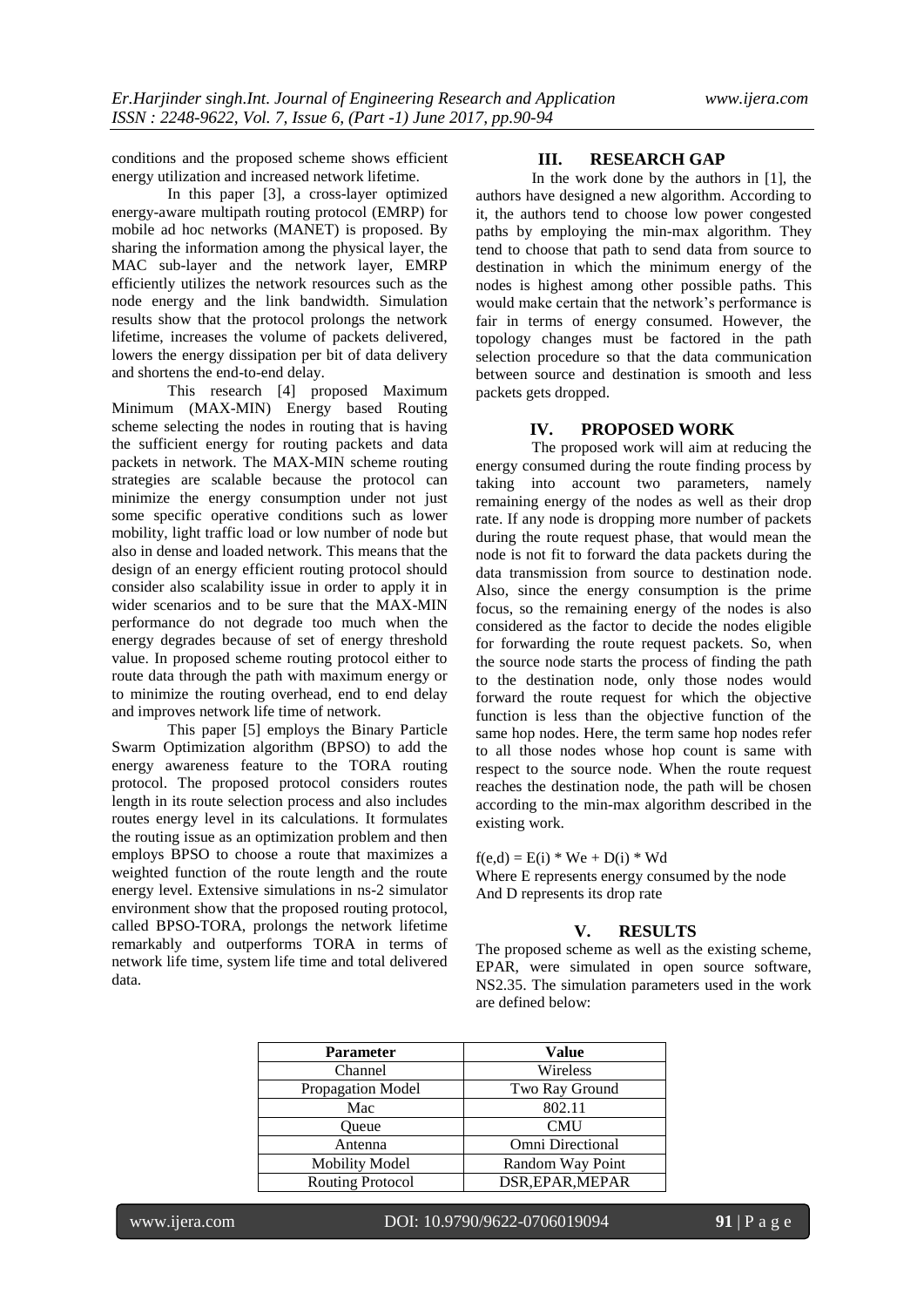| Number of nodes                 | 120             |  |  |  |  |
|---------------------------------|-----------------|--|--|--|--|
| Initial Energy                  | 7.1 Joules      |  |  |  |  |
| Network Area                    | $2000m * 2000m$ |  |  |  |  |
| Table L. Cincolation Demonstrat |                 |  |  |  |  |

**Table I:** Simulation Parameters

Fig.1 shows the comparison of the packet delivery ratio for both the schemes. The proposed scheme has found to give better values for this parameter. The values for the proposed scheme is found to be hovering near 65 percent and the for the existing scheme it was found to be near 55 percent. Fig.2 shows the comparison of the average energy remaining in the network at the end of the simulation time. Initially 50 nodes were supplied with energy of 7.1 Joules and remaining nodes were supplied with 3.1 Joules, thus averaging to 5.1 Joules at the starting of the simulation time. At the end of the simulation

the remaining energy for the proposed scheme was 5 Joules approximately and 3 Joules for the existing scheme. Thus it clearly indicates better network lifetime.

Fig.3 shows the comparison of the throughput values for both the schemes. Since the packet delivery ratio values showed higher performance, thus on the same lines, the throughput parameter also showed higher values for the proposed scheme. The value for the proposed scheme was approx. 40 Kbps, and for the existing scheme was 22 kbps

| □              | xgraph                     |         |         |                                             |         |                             |  |
|----------------|----------------------------|---------|---------|---------------------------------------------|---------|-----------------------------|--|
| Hdcpy<br>Close | About                      |         |         |                                             |         | Packet Delivery Ratio       |  |
|                |                            |         |         |                                             |         | Proposed_PDR <sub>+X9</sub> |  |
| 1,0000         |                            |         |         |                                             |         |                             |  |
| 0.9500         |                            |         |         |                                             |         |                             |  |
|                |                            |         |         |                                             |         |                             |  |
|                | 0.8500                     |         |         |                                             |         |                             |  |
|                |                            |         |         |                                             |         |                             |  |
|                |                            |         |         |                                             |         |                             |  |
|                |                            |         |         |                                             |         |                             |  |
|                |                            |         |         |                                             |         |                             |  |
|                |                            |         |         |                                             |         |                             |  |
|                |                            |         |         |                                             |         |                             |  |
|                |                            |         |         |                                             |         |                             |  |
|                |                            |         |         |                                             |         |                             |  |
|                | $0.4000$ $\longrightarrow$ |         |         |                                             |         |                             |  |
|                |                            |         |         |                                             |         |                             |  |
|                |                            |         |         |                                             |         |                             |  |
|                |                            |         |         |                                             |         |                             |  |
|                |                            |         |         |                                             |         |                             |  |
|                |                            |         |         |                                             |         |                             |  |
|                |                            |         |         |                                             |         |                             |  |
|                |                            |         |         |                                             |         |                             |  |
| 0,0000         |                            |         |         |                                             |         |                             |  |
| 0,0000         | 5,0000                     | 10,0000 | 15,0000 | 20,0000                                     | 25,0000 | 30,0000 Simulation Time     |  |
|                |                            |         |         | $\operatorname{Fi}\sigma$ 1. PDR Comparison |         |                             |  |

**Fig.1:** PDR Comparison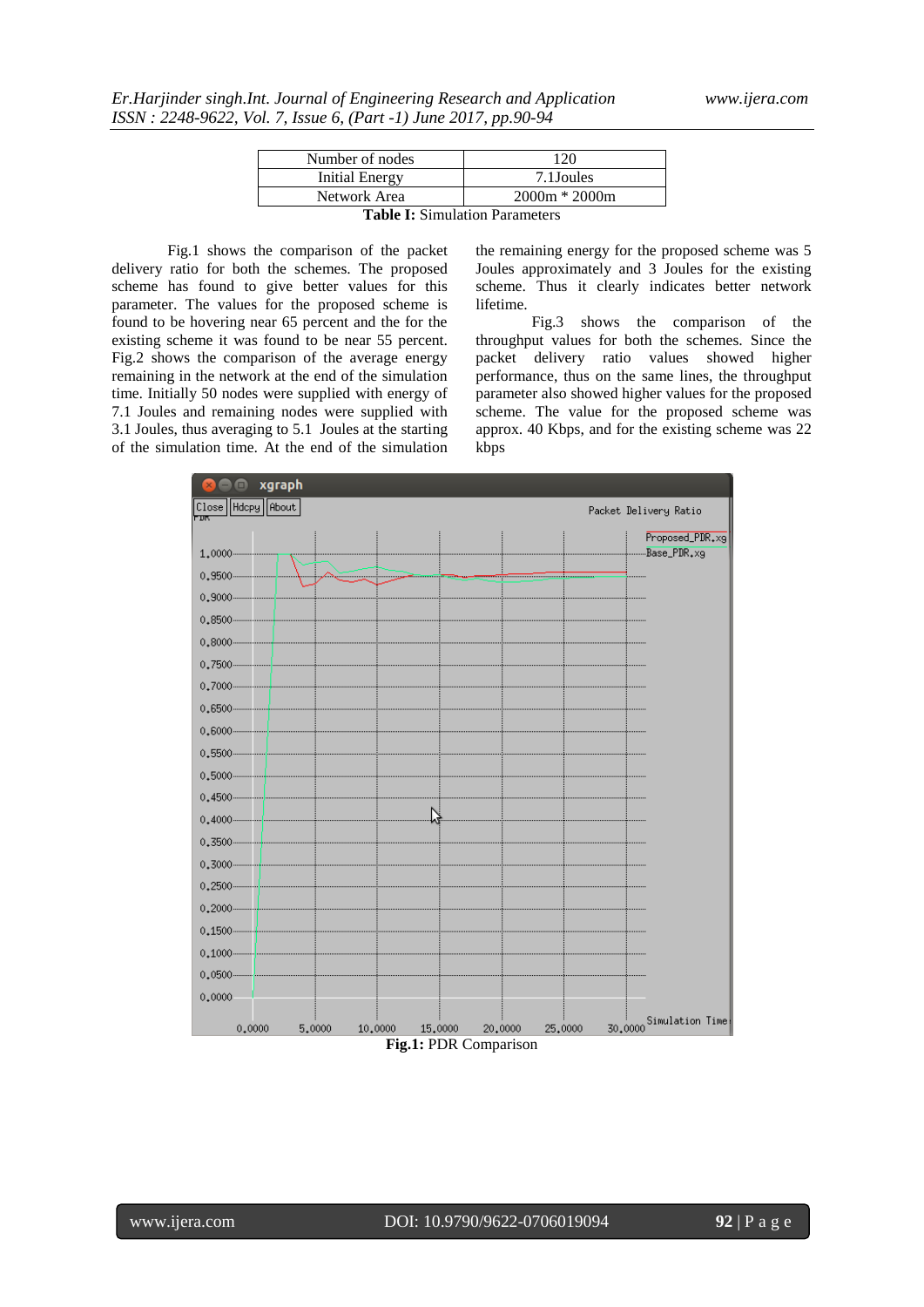*Er.Harjinder singh.Int. Journal of Engineering Research and Application www.ijera.com ISSN : 2248-9622, Vol. 7, Issue 6, (Part -1) June 2017, pp.90-94*



**Fig.3 :** Throughput Comparison

0.0000

 $0,0000$ 

 $5,0000$ 

Simulation Time